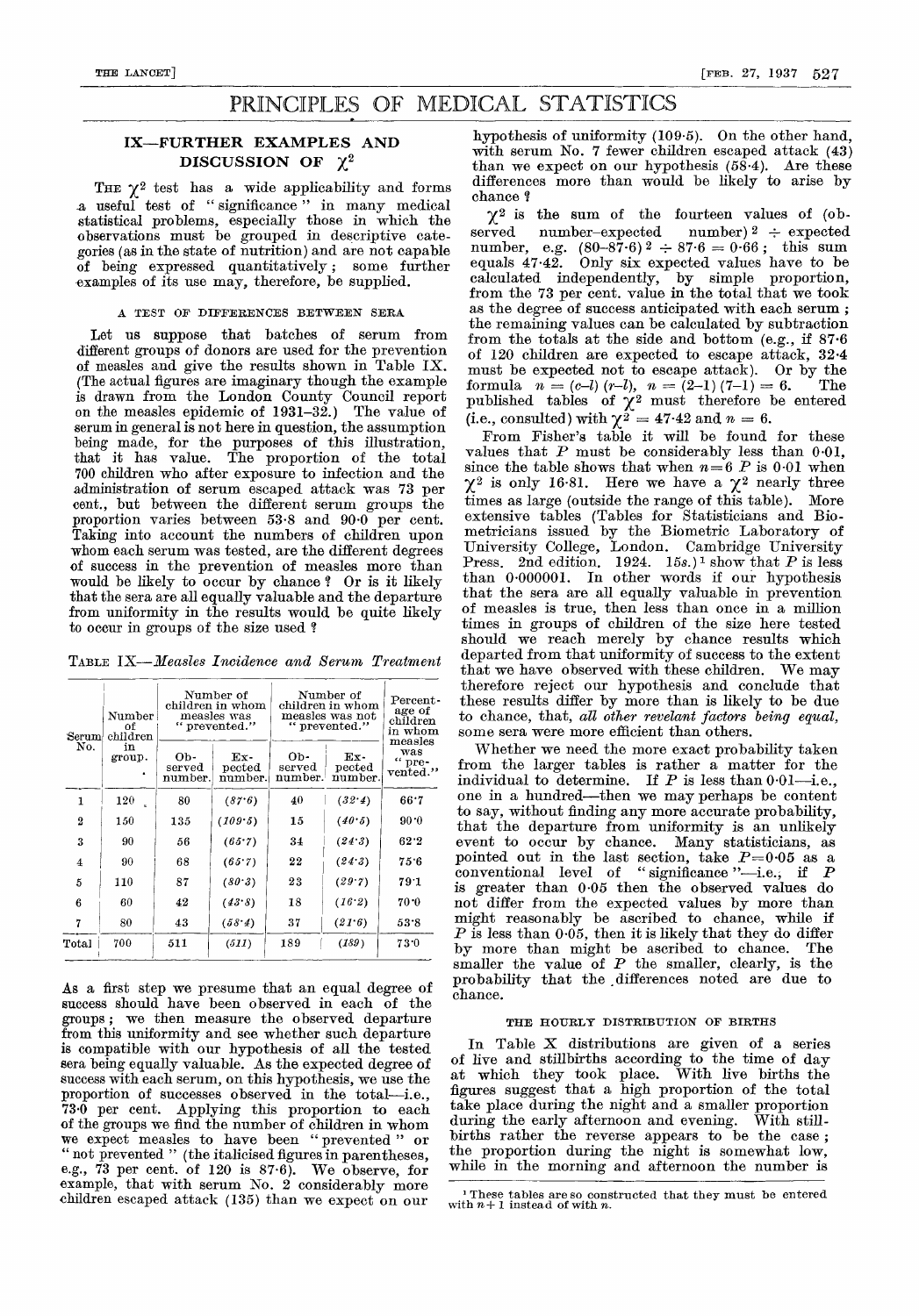rather high, though the differences are not very uniform. Are these differences between the numbers recorded at the various hours of the day likely to have occurred merely by chance in samples of the observed size ? On the hypothesis that they have occurred by chance, that live and stillbirths are both distributed evenly over the day, the number of live births in each three-hourly period should be 4028 and the number of stillbirths 159 (32,224  $\div$  8, and 1272  $\div$  8). These are the expected values on the hypo-These are the expected values on the hypothesis of uniformity.

TABLE X-Distribution of Live and Stillbirths over the Day

| Time interval.                    | Number<br>of live<br>births<br>observed. | $0$ bserved<br>$number-$<br>$\mathop{\mathrm{expected}}$<br>number. | Number<br>of still-<br>births<br>observed. | Observed<br>$\texttt{number}-$<br>$\rm expected$<br>number. |
|-----------------------------------|------------------------------------------|---------------------------------------------------------------------|--------------------------------------------|-------------------------------------------------------------|
| Midnight-<br>$\ddot{\phantom{a}}$ | 4,064                                    | $+36$                                                               | 126                                        | $-33$                                                       |
| 3 A.M.                            | 4,627                                    | $+599$                                                              | 157                                        | $-2$                                                        |
| 6 $A.M.$                          | 4,488                                    | $+460$                                                              | 142                                        | $-17$                                                       |
| $9 A.M. -$                        | 4.351                                    | $+323$                                                              | 195                                        | $+36$                                                       |
| $12\ \mathrm{noon}-$              | 3.262                                    | $-766$                                                              | 1.50                                       | $-9$                                                        |
| 3P.M.                             | 3.630                                    | $-398$                                                              | 178                                        | $+19$                                                       |
| $6$ P.M. $-$                      | 3,577                                    | $-451$                                                              | 144                                        | $-15$                                                       |
| $9 P.M. -midnight$                | 4,225                                    | $+ \, 197$                                                          | 180                                        | $+21$                                                       |
| Total                             | 32,224                                   | $\theta$                                                            | 1272                                       | $\theta$                                                    |

For each distribution, live and stillbirths, eight values of  $((observed-expected)\text{?}\div expected)$  have to be calculated. Their sum is  $\chi^2$ . With live births  $\chi^2$ equals  $413.0$ , with stillbirths it is  $23.8$ . (It may be noted that as the expected value is the same throughout, the quickest way of calculating  $\chi^2$  is to sum the squares of the (observed-expected) values and divide this total by the expected number, instead of making separate divisions by the expected number in each instance.) In both sets of data  $n=7$ , for one value is dependent upon the total of the expected births having to equal the total of the observed births. In both cases the  $\chi^2$  table shows that P is less than 0-01. The differences from the uniformity that we presumed ought to be present are therefore more than would be ascribed to chance, and we conclude that neither live nor stillbirths are distributed evenly over the twenty-four hours in these records.<br>The differences of the live births from uniformity are more striking than those of the stillbirths, for they show a systematic excess during the hours between 9 P.M. and 12 noon and a deficiency between 12 noon and 9 P.M. ; with the stillbirths there is some change of sign from one period to another which makes the differences from uniformity less clearly marked—perhaps due to the relatively small number<br>of observations. Inspection of these differences of observations. Inspection of these differences considerably to the information provided by  $\chi^2$ . The latter value tells us that the differences are not likely to be due to chance ; the differences themselves show in what way departure from uniformity is taking place, and may suggest interpretations of that departure.

It must be fully realised that  $\chi^2$  gives no evidence whatever of the *meaning* of the associations found. For instance in Table VIII the value of  $\chi^2$  was such that we concluded that the intelligence and the state of nutrition of a group of children were not independent. The interpretation of that association is quite another matter. We cannot say offhand that the state of nutrition affected the level of intelli. gence. Possibly those children who fell in the group with low intelligence had more instances of subnormal nutrition because intelligence is an inherited characteristic and parents of low intelligence may feed their children inefficiently. Similarly one measles serum may have " prevented " measles to a greater extent than another not because of its superior efficiency but because the children to whom it was administered had in fact been less exposed to risk of infection. We need to be satisfied that the children were effectively equivalent in other relevant respects. The value of the  $\chi^2$  test is that it prevents us from unnecessarily seeking for an explanation of, or relying upon, an " association " which may quite easily have arisen by chance. But if the association is not likely to have arisen by chance we are not thereby exonerated from considering different hypotheses to account for it. If we use some form of treatment on mild cases and compare the fatality experienced by those cases with that shown by severe cases not given that treatment, the  $\chi^2$  value will certainly show that there is an association between treatment and fatality. But clearly that association between treatment and fatality is only an indirect one. We should have reached just the same result if our treatment<br>were quite valueless, for we are not comparing like with like and have merely shown that mild cases die less frequently than severe cases. Having applied the sampling test we must always consider with care the possible causes to which the association may be due.

It must be observed also that the value of  $\chi^2$ does not measure the strength of the association between two factors but only whether they are associated at all in the observations under study. Given sufficiently large numbers of observations the test will show that two factors are associated even though the degree of relationship may be very small.

## THE "FOURFOLD" TABLE .

With what is known as a fourfold table-i.e., one with four groups in it— $\chi^2$  may be calculated by means of the expected numbers, in the way previously illustrated, or alternatively from the formula :

$$
\chi^2=\tfrac{(ad-bc)\alpha\,(a+b+c+d)}{(a+b)\,(c+d)\,(a+c)\,(b+d)},
$$

where  $a, b, c,$  and  $d$  are the numbers falling in the groups and the additions are the totals in the margins, as in the Table below.

|                                                 |                  | Number of<br>individuals-       |                    |
|-------------------------------------------------|------------------|---------------------------------|--------------------|
|                                                 | Inocu-<br>lated. | <b>Not</b><br>inocu-·<br>lated. | Total.             |
| Number of fattacked<br>individuals\not attacked | a<br>b           | $\overset{c}{d}$                | $a + c$<br>$b + d$ |
| Total<br>$\ddot{\phantom{a}}$                   | $a + b$          | $c+d$                           | $a+b+c+d$          |

n in this case is only 1 since when one expected value subtraction. The  $\chi^2$  table is therefore consulted with  $n=1$  and the value of  $\chi^2$  found from the observations.